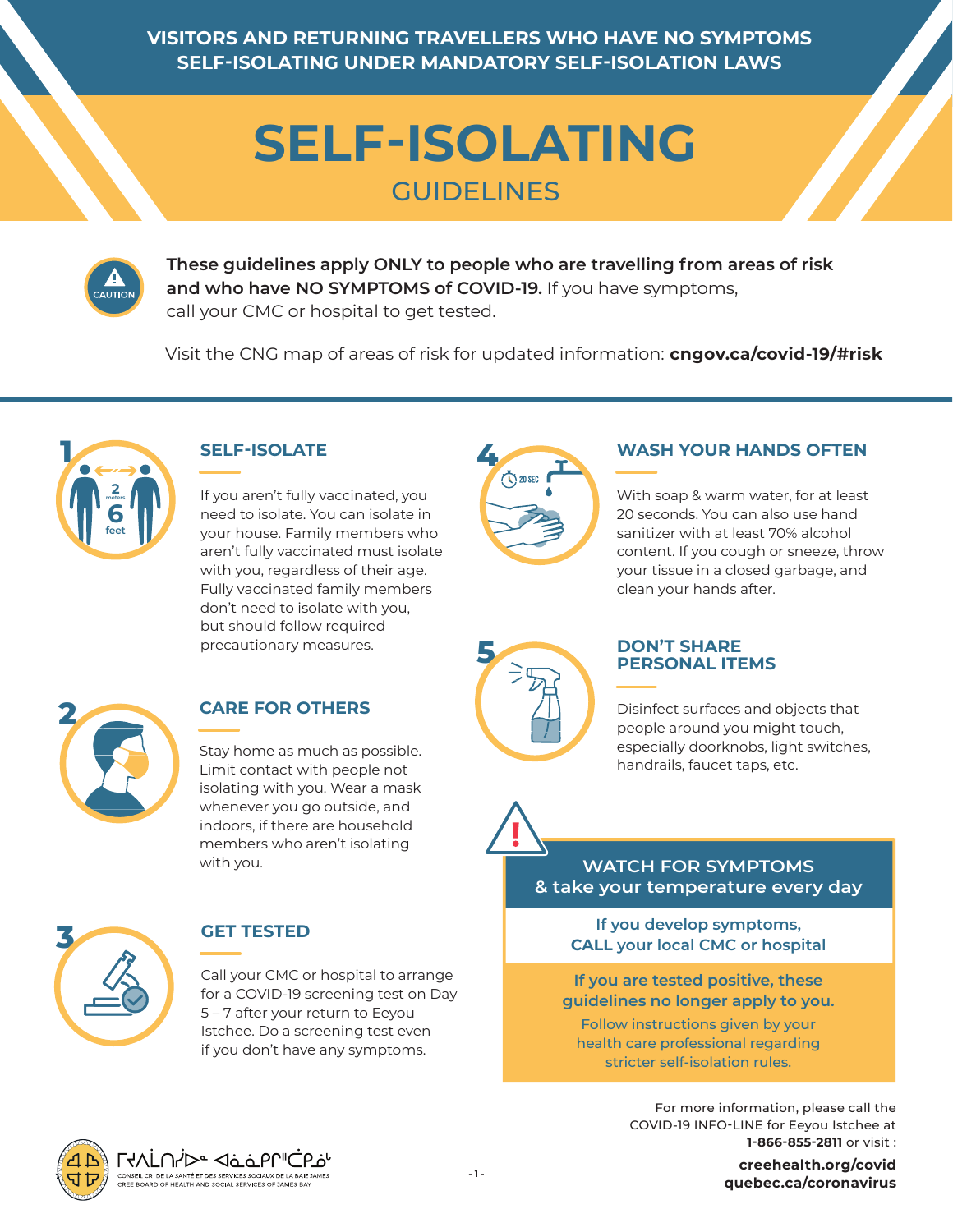

FEVER  $(>38^{\circ}C)$ 

COUGH OR WORSENING **COUGH** 

SUDDEN LOSS OF SENSE OF SMELL WITHOUT A STUFFY **NOSE** 

DIFFICULTY BREATHING

SORE THROAT

GREATER THAN USUAL FATIGUE

#### **MONITOR YOUR SYMPTOMS**

- $\alpha$  Take your temperature at the **same time every day** and make note of the readings.
- $\odot$  Use a personal thermometer. If anyone else uses the same thermometer, **disinfect it before and after** using.
- $\odot$  If you are taking medication to lower your fever, wait at least **4 hours after** taking it before taking your temperature.

*If you have difficulty breathing or develop symptoms such as a cough, fever, fatigue, etc., call your CMC or the hospital (do not go to the clinic unless you are instructed to do so).*



## **SELF-ISOLATE**

- $\odot$  If you have to self-isolate because you are partially vaccinated or unvaccinated, there are two options:
	- $\rightarrow$  Isolate with members of your household as a "bubble".
	- $\rightarrow$  Isolate alone in another dwelling.
- **Discuss your options with people who live with you before you travel**. Make sure everyone involved clearly understands what "bubble" isolation will mean for them.
- **creehealth.org/covidquebec.ca/coronaviruscngov.ca/covid-19SELF-ISOLATING** GUIDELINES **If you choose to isolate as a "bubble", unvaccinated or partially vaccinated people in your household have to follow the same isolation guidelines you do.** (Fully vaccinated family members do not have to isolate, but should follow precautionary measures at home listed in section 2.)
- **If you are isolating in a "bubble" that includes someone who has a severe medical condition, or is older than 70**, practice physical distancing and wear a mask in their presence - even if they are fully vaccinated.
- As much as possible, **stay home with members of your household who are also isolating**.
- $\bullet$  During isolation, don't go to work, school, into stores, or other public places, and don't share rides.
- $\bullet$  Keep your distance from one another throughout your isolation period.
- $\bullet$  Air out the house or your isolating room often by opening a window, weather permitting.
- $\bullet$  When you need fresh air you can go outside, but you must wear a mask.
- *Y* You may talk to visitors outside your home in your yard, provided you wear a mask and maintain a 2-metre/6-foot distance.
- **Do not invite visitors into your home.**



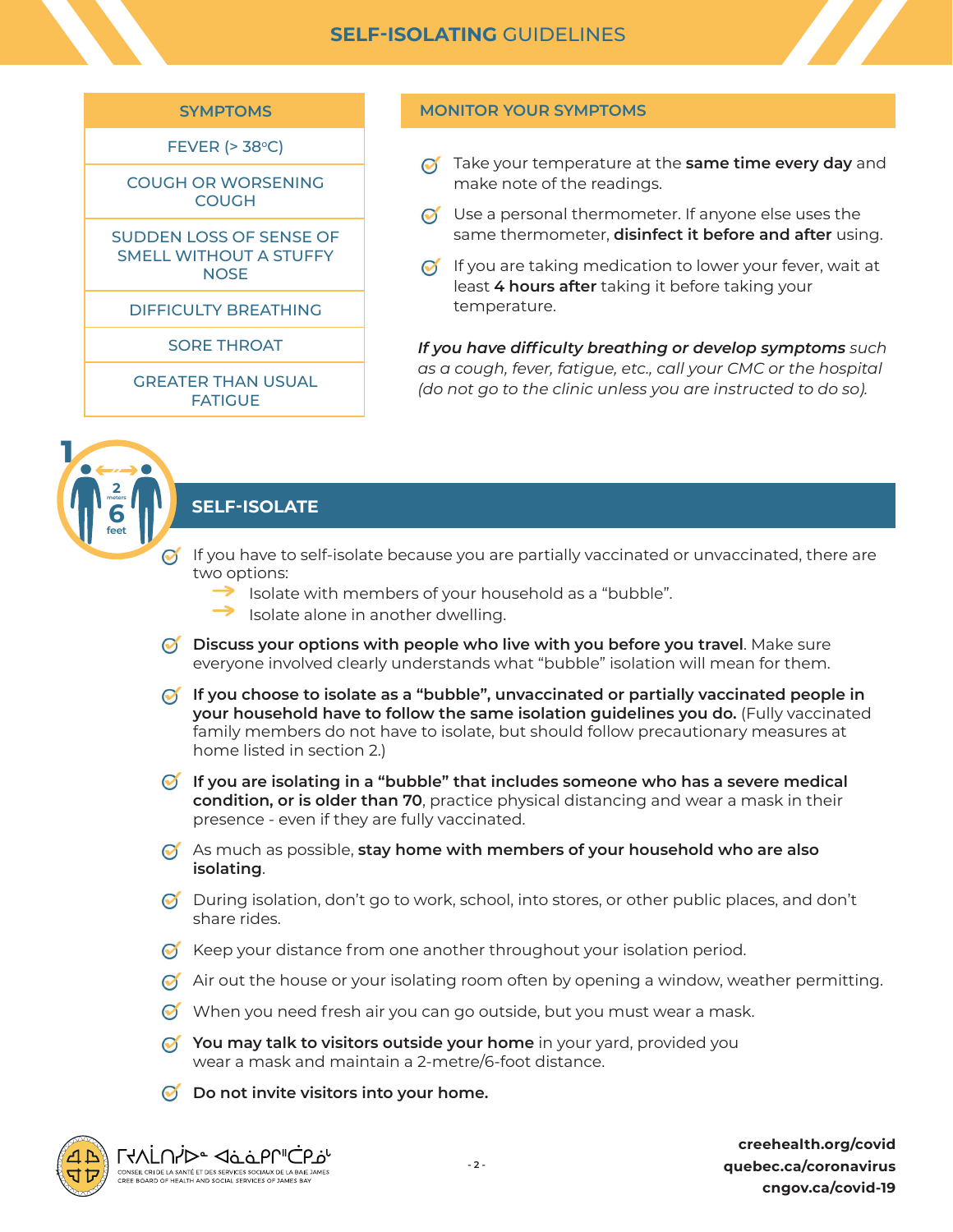

**3**

### **BE CAUTIOUS AND CARE FOR OTHERS**

- $\odot$  Limit contact with people not isolating with you.
- $\bullet$  Wear a medical or disposable mask whenever you go outside, and indoors as well if there are household members who aren't isolating with you. The mask should cover your mouth and nose. Throw the disposable mask into a closed garbage can after using it, then wash your hands.

 $\bullet$  Check with your PSO about local rules for outdoor walks during isolation. If you can walk outside, choose a time and place where you are less likely to cross paths with other people.

- $\bullet$  If you have regular follow-up appointments scheduled at your local CMC, or if you have another medical concern, please call instead of going in person.
- **If you are fully vaccinated (2 doses), can show proof of vaccination, and don't need to isolate, you are still required to follow other precautionary measures after returning from an area of risk. For 7 days, you must**:
	- **→** Wear a medical mask indoors and outdoors.
	- $\rightarrow$  Wear a medical mask at home when you can't maintain physical distance from other people in your home (who did not travel with you).
	- $\rightarrow$  Limit social contacts and activities to work, essential errands and essential gatherings.
	- Monitor yourself daily for any COVID-19 symptoms.

#### **GET TESTED**

- $\bullet$  If you start feeling sick during your isolation period, call your CMC or hospital to get tested.
- $\bullet$  Even if you don't feel sick during your isolation, it is strongly recommended to get a screening test between Day 5 – 7.
- $\bullet$  If you are fully vaccinated and not isolating, a screening test on Day 5 after your return to Eeyou Istchee is strongly recommended.